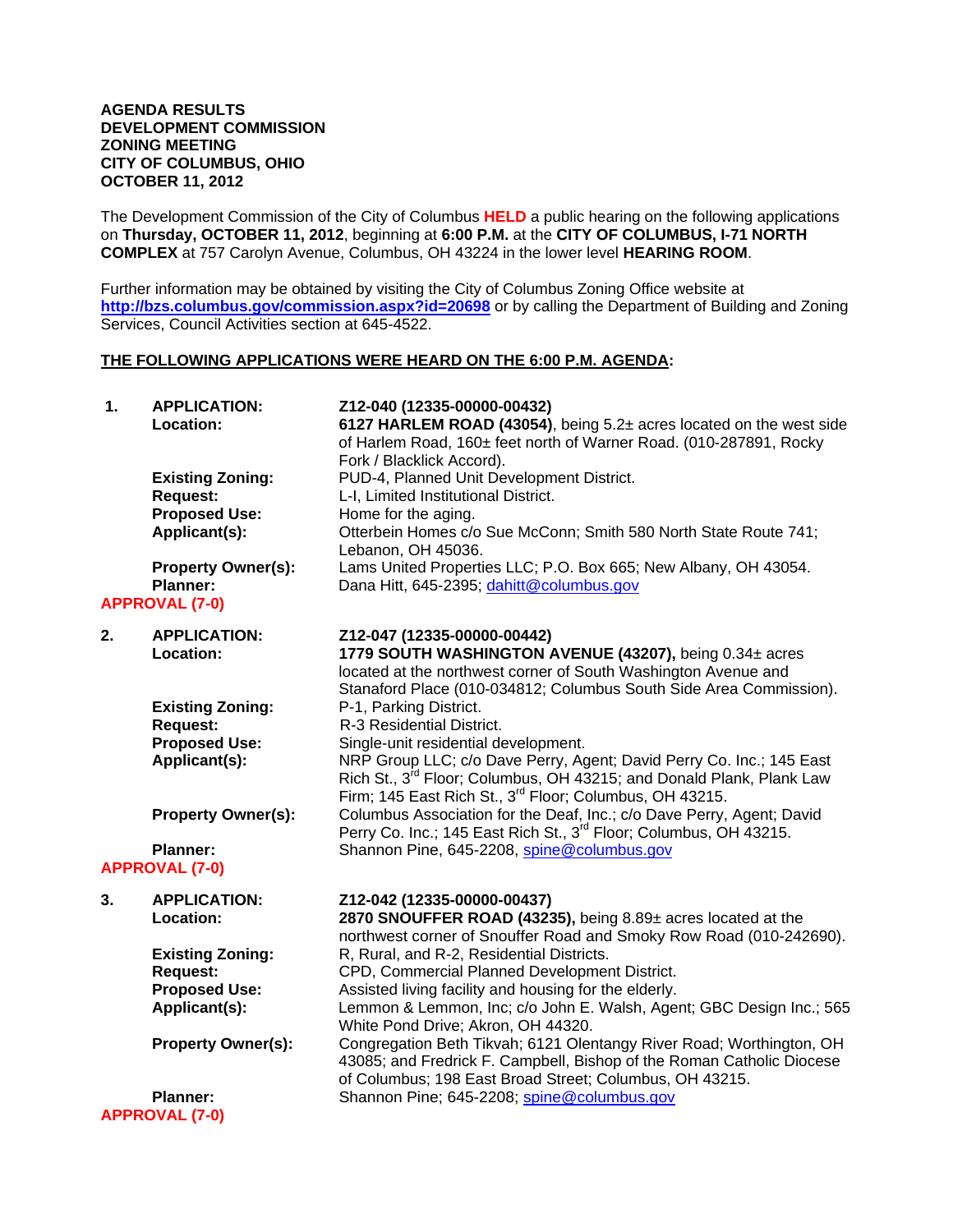| 4. | <b>APPLICATION:</b><br>Location:             | Z12-045 (12335-00000-00446)<br>251 NORTH HARTFORD AVENUE (43213), being 1.03± acres located                                                                                                        |
|----|----------------------------------------------|----------------------------------------------------------------------------------------------------------------------------------------------------------------------------------------------------|
|    |                                              | 117± feet north of the northeast corner of John Street and North Hartford                                                                                                                          |
|    |                                              | Avenue. (Franklinton, 010-041738).                                                                                                                                                                 |
|    | <b>Existing Zoning:</b><br><b>Request:</b>   | M, Manufacturing District.<br>CPD, Commercial Planned Development District.                                                                                                                        |
|    | <b>Proposed Use:</b>                         | Corporate Offices.                                                                                                                                                                                 |
|    | Applicant(s):                                | Orange Barrel Media; c/o Jeffrey L. Brown & David L. Hodge, Attys.;<br>Smith and Hale; 37 West Broad Street, Suite 725; Columbus, OH 43215.                                                        |
|    | <b>Property Owner(s):</b>                    | Columbus Bituminous Concrete Corp; P.O. Box 398; Columbus, OH<br>43216                                                                                                                             |
|    | <b>Planner:</b>                              | Dana Hitt, 645-2395; dahitt@columbus.gov                                                                                                                                                           |
|    | <b>APPROVAL (7-0)</b>                        |                                                                                                                                                                                                    |
| 5. | <b>APPLICATION:</b><br>Location:             | Z12-041 (12335-00000-00434)<br>2214 EAKIN ROAD (43223), being 0.4± acres located at the northeast<br>corner of Eakin Road and Whitethorne Avenue (010-121772; Greater<br>Hilltop Area Commission). |
|    | <b>Existing Zoning:</b>                      | C-3, Commercial District.                                                                                                                                                                          |
|    | <b>Request:</b>                              | L-C-4, Limited Commercial District.                                                                                                                                                                |
|    | <b>Proposed Use:</b><br>Applicant(s):        | Limited commercial development.<br>Kahlad Jahshan; c/o Omar Tarazi, Atty.; 5635 Sandbrook Lane; Hilliard,<br>OH 43026.                                                                             |
|    | <b>Property Owner(s):</b><br><b>Planner:</b> | Jahshan Properties Inc.; 4797 Britton Farms Drive; Hilliard, OH 43026.<br>Shannon Pine, 645-2208, spine@columbus.gov                                                                               |
|    | <b>APPROVAL (6-0)</b>                        |                                                                                                                                                                                                    |
| 6. | <b>APPLICATION:</b><br>Location:             | Z12-046 (12335-00000-00443)<br>5531 THOMPSON ROAD (43230), being 63.0± acres located on the north<br>side of Morse, 368± feet east of Preserve Crossing Boulevard. (010-<br>214639).               |
|    | <b>Existing Zoning:</b>                      | PUD-8, Planned Unit Development District.                                                                                                                                                          |
|    | <b>Request:</b>                              | L-AR-12 Limited Apartment Residential District.                                                                                                                                                    |
|    | <b>Proposed Use:</b>                         | Adjusting development uses and standards.                                                                                                                                                          |
|    | Applicant(s):                                | New Albany Company LLC; c/o Jeffrey L. Brown & David L. Hodge, Attys.;<br>Smith and Hale; 37 West Broad Street, Suite 725; Columbus, OH 43215.                                                     |
|    | <b>Property Owner(s):</b>                    | New Albany Company LLC, Inc; 8000 Walton Parkway; Suite 120 New<br>Albany, OH 43054                                                                                                                |
|    | <b>Planner:</b><br><b>APPROVAL (6-0)</b>     | Dana Hitt, 645-2395; dahitt@columbus.gov                                                                                                                                                           |
| 7. | <b>APPLICATION:</b>                          | Z12-002 (11335-00000-00754)                                                                                                                                                                        |
|    | Location:                                    | 68 LAZELLE ROAD (43235), being 11.5± acres located on the north side<br>of Lazelle Road, 780± feet east of North High Street (31834301005000).                                                     |
|    | <b>Existing Zoning:</b><br><b>Request:</b>   | R, Rural District.<br>L-ARLD, Limited Apartment Residential, and L-C-4, Limited Commercial<br>Districts.                                                                                           |
|    | <b>Proposed Use:</b>                         | Multi-unit residential and commercial development.                                                                                                                                                 |
|    | Applicant(s):                                | Metro Development, LLC; c/o Jill S. Tangeman, Attorney; 52 East Gay<br>Street; Columbus, OH 43215.                                                                                                 |
|    | <b>Property Owner(s):</b>                    | The Chakrof Family LP; 68 Lazelle Road: Columbus, OH 43235; and<br>Dane Doremus III, Robert Doremus, and Derek Sargent, Jr.; 10175<br>Columbus Pike; Lewis Center, OH 43035.                       |
|    | <b>Planner:</b><br><b>APPROVAL (6-0)</b>     | Shannon Pine; 645-2208; spine@columbus.gov                                                                                                                                                         |